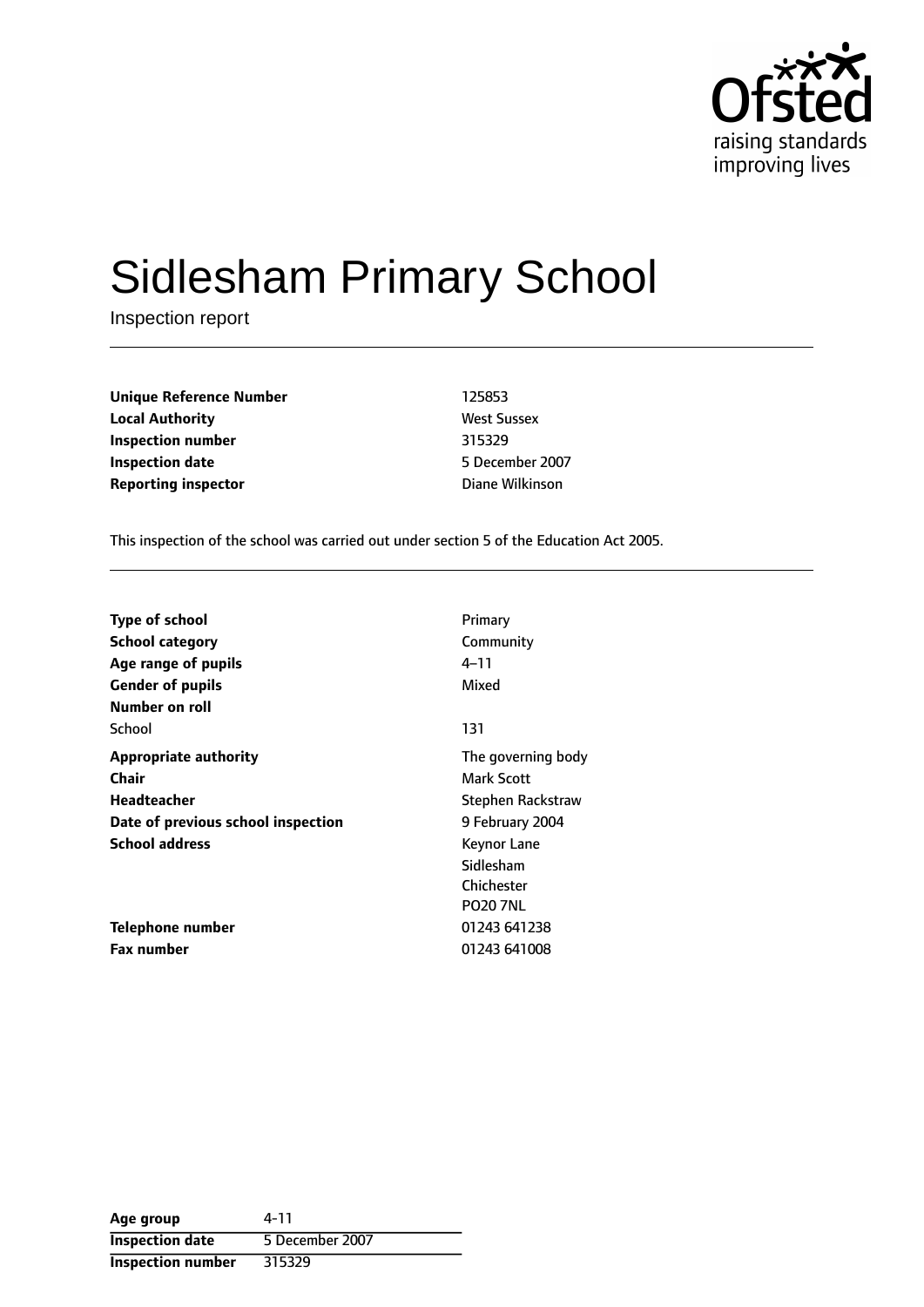.

© Crown copyright 2007

#### Website: www.ofsted.gov.uk

This document may be reproduced in whole or in part for non-commercial educational purposes, provided that the information quoted is reproduced without adaptation and the source and date of publication are stated.

Further copies of this report are obtainable from the school. Under the Education Act 2005, the school must provide a copy of this report free of charge to certain categories of people. A charge not exceeding the full cost of reproduction may be made for any other copies supplied.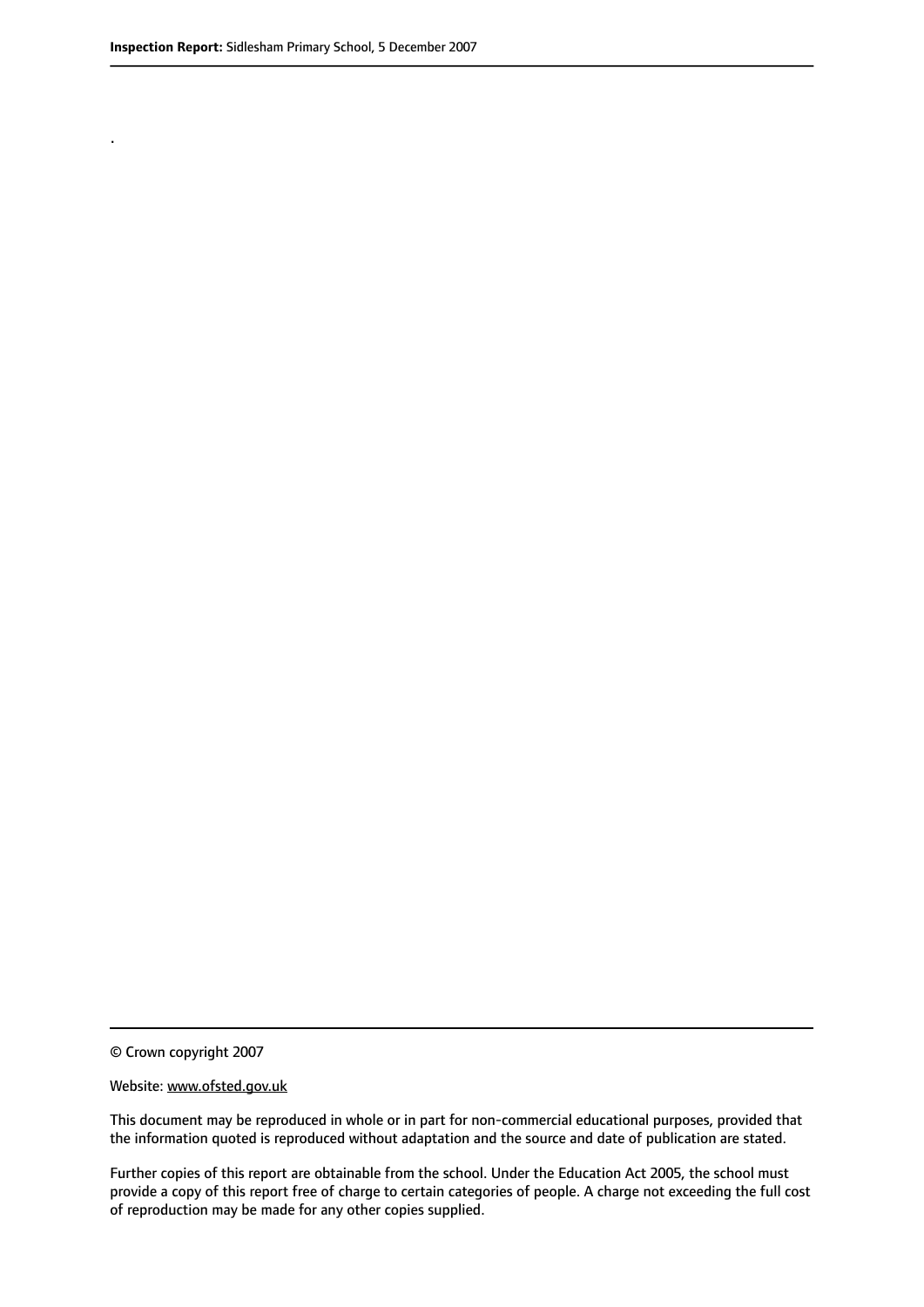# **Introduction**

The inspection was carried out by two Additional Inspectors.

#### **Description of the school**

Sidlesham is a small village primary school. Pupils are organised into mixed age classes. An increasing number of pupils live outside the local area. The pupils' attainment on entry to the school is broadly at the level expected for their age, although it fluctuates and is below average in some years. The proportion of pupils joining or leaving the school at different times during their primary education, and notably in last year's Year 6, is higher than in most schools. The proportion of pupils with learning difficulties and/or disabilities and the proportion of boys and girls varies significantly in different year groups. A few of the small number of pupils from minority ethnic groups speak English as an additional language.

#### **Key for inspection grades**

| Grade 1 | Outstanding  |
|---------|--------------|
| Grade 2 | Good         |
| Grade 3 | Satisfactory |
| Grade 4 | Inadequate   |
|         |              |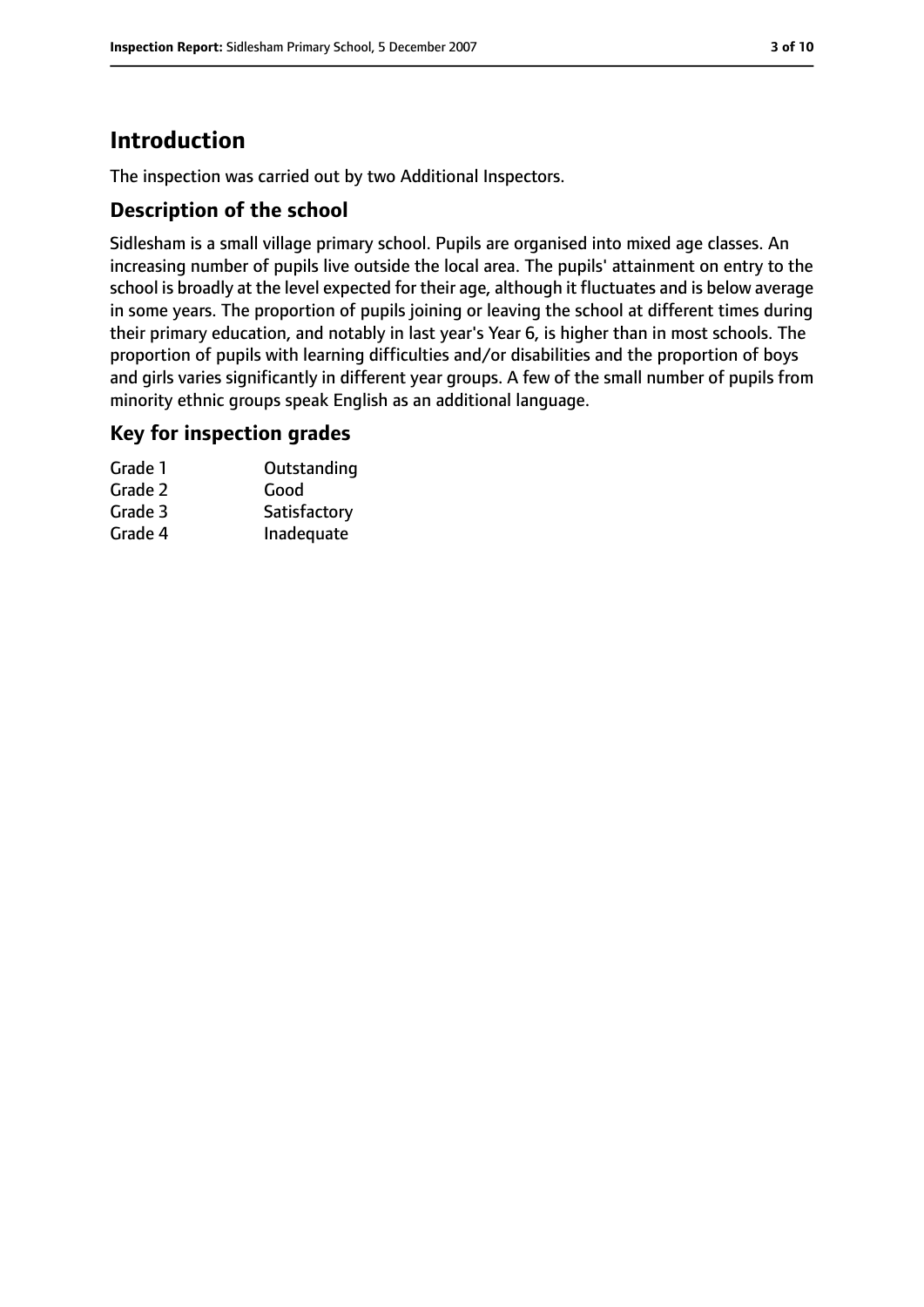# **Overall effectiveness of the school**

#### **Grade: 2**

Sidlesham is a good and improving school where pupils achieve well and standards have risen consistently over the last three years. The systems for checking how well the school is doing are good. The school's self-evaluation is accurate, though modest, and it knows where further improvement is needed. Senior leaders are effectively driving forward improvement and are well supported by staff and governors. As a result, the school is well placed to improve further.

The profile of pupils has changed considerably since the last inspection and, in the past, the school had been slower in adjusting to the growing number of pupils with learning difficulties. However, over the last two years much has been done to meet the needs of all groups of pupils. As a result, those who have learning, language, behaviour or physical needs achieve as well as their classmates. Progress throughout the school is good and, by the end of Year 6, standards are above average. Given their average starting points, this represents good progress. The school is working hard to help standards rise further and is increasing the number of pupils reaching the higher levels in national tests. Standards are better in English and science than in mathematics because pupils are not yet proficient in using their mathematical skills in a range of different situations.

The school takes excellent care of pupils and their welfare is at the heart of its ethos. As one parent commented, 'The children all respond to this caring environment, created by the headteacher and his staff, with a joyful contentment and thirst for knowledge.' Partnerships with other agencies are very effective. Pupils with physical disabilities and those at risk or who have significant emotional or social needs are exceptionally well supported. The school counsellor plays a particularly strong role in supporting pupils' welfare and behaviour. Both pastoral and academic support and guidance are good. Pupils are becoming increasingly involved in checking how well they are doing. Strengths in the level of care and support result in pupils' good personal development. Of particular note is their outstanding behaviour and the very good relationships seen throughout the school. Pupils enjoy school, especially the many opportunities they have to take on responsibility. Attendance levels have risen and are above average.

Teaching and learning are consistently good. A whole-school approach to lesson planning means activities are interesting and challenging. Lessons are characterised by pupils' excellent behaviour and the many opportunities given to discuss their work with their teacher or partner. Much has been done to improve the English curriculum so that tasks meet pupils' needs well. An especially strong feature is that way that pupils are inspired to write creatively and in a range of styles. Improved mathematics planning gives pupils more problem-solving opportunities, although the full effect on standards has yet to be seen. The curriculum is satisfactory overall because pupils do not have enough opportunities to use their information and communication technology (ICT) skills to support learning.

#### **Effectiveness of the Foundation Stage**

#### **Grade: 2**

Close links with the local playgroup help children to get off to a good start and they enjoy learning. The good provision is well led and managed. Children make good progress because of the good teaching and curriculum. By the end of Reception, their skills are above expectations. The classroom, shared with some Year 1 pupils, is well organised and stimulating. Opportunities to develop children's independent and physical skills are good. Classroom assistants provide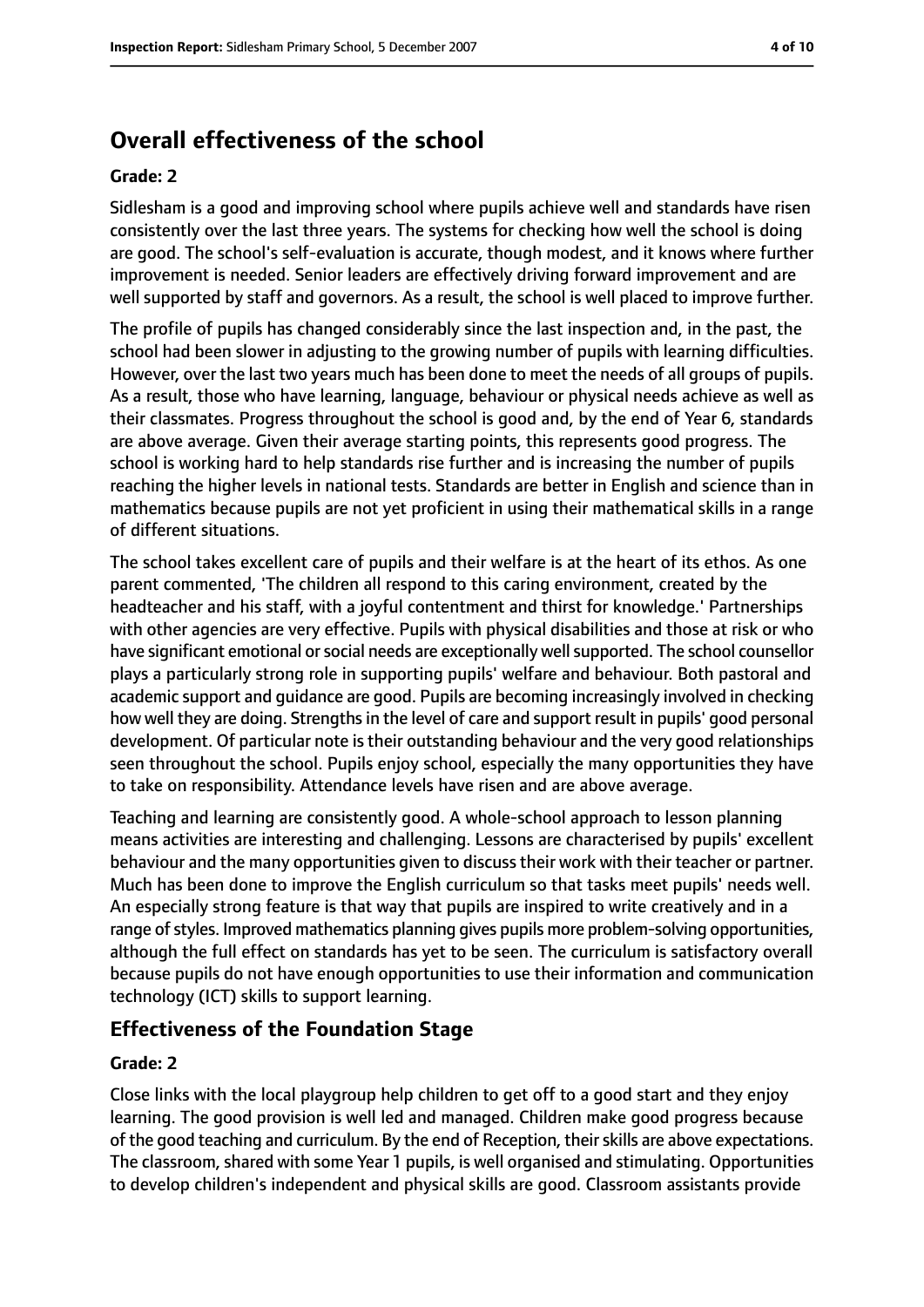effective support, especially when working with small groups. Children's personal and social development is good and this is seen in their excellent behaviour. They often work responsibly for a long time engrossed in their tasks. Very effective assessment helps staff to keep a careful check on children's progress and move them on quickly to the next stage.

#### **What the school should do to improve further**

- raise standards in mathematics and ensure pupils have a greater range of activities for using their skills in 'real life' situations in mathematics and in other subjects
- give pupils more opportunities to use their ICT skills to help their learning in other subjects.

# **Achievement and standards**

#### **Grade: 2**

The school's effective assessment and tracking records clearly indicate that, across the school, pupils achieve well. Progress in writing has accelerated over the last two years due to the improved teaching and curriculum.

Children get a good start and standards are above expectations by the end of Reception. Currently, Year 2 pupils attain average standards, which represents good progress from the time they started in Year 1. By Year 6, standards are above average. They are better in English due to improved standards in writing and also in science because pupils are skilled at investigating how and why things work. Standards in mathematics are around average as pupils are not so competent in using their numeracy skills in different situations.

# **Personal development and well-being**

#### **Grade: 2**

Pupils' moral and social development are especially good as their excellent behaviour supports learning particularly well. In lessons, pupils pay good attention to their teachers and work hard. Pupils enjoy school and like their teachers very much, and one parent wrote, 'My son always comes home happy and full of enthusiasm, great to see!' Pupils are adamant that no bullying takes place. They are confident that they can approach any adult if they are worried about anything and feel very safe and secure in school. Pupils' knowledge of how to keep themselves safe and the importance of healthy eating and regular exercise is good. They play an effective part in school life and enjoy taking on responsibility through their work as a school or class councillor, or as a monitor. Pupils develop confidence and self-esteem as they progress through the school and are increasingly aware of their responsibility towards others, regularly raising money for different charities. Pupils work well together and use their good literacy skills in many ways. However, preparation for their future life is only satisfactory as further development is needed in learning to use their numeracy and ICT skills in a range of different situations.

# **Quality of provision**

## **Teaching and learning**

#### **Grade: 2**

A strong feature of teaching is the consistent approach seen throughout the school. This is the result of the very effective system in place for monitoring and developing teaching and the staff's commitment to helping pupils do their best. Good attention is paid to the different ages and ability in each class so that work is well matched to the stage at which individual pupils are working. In this, classroom assistants give good support, particularly when working with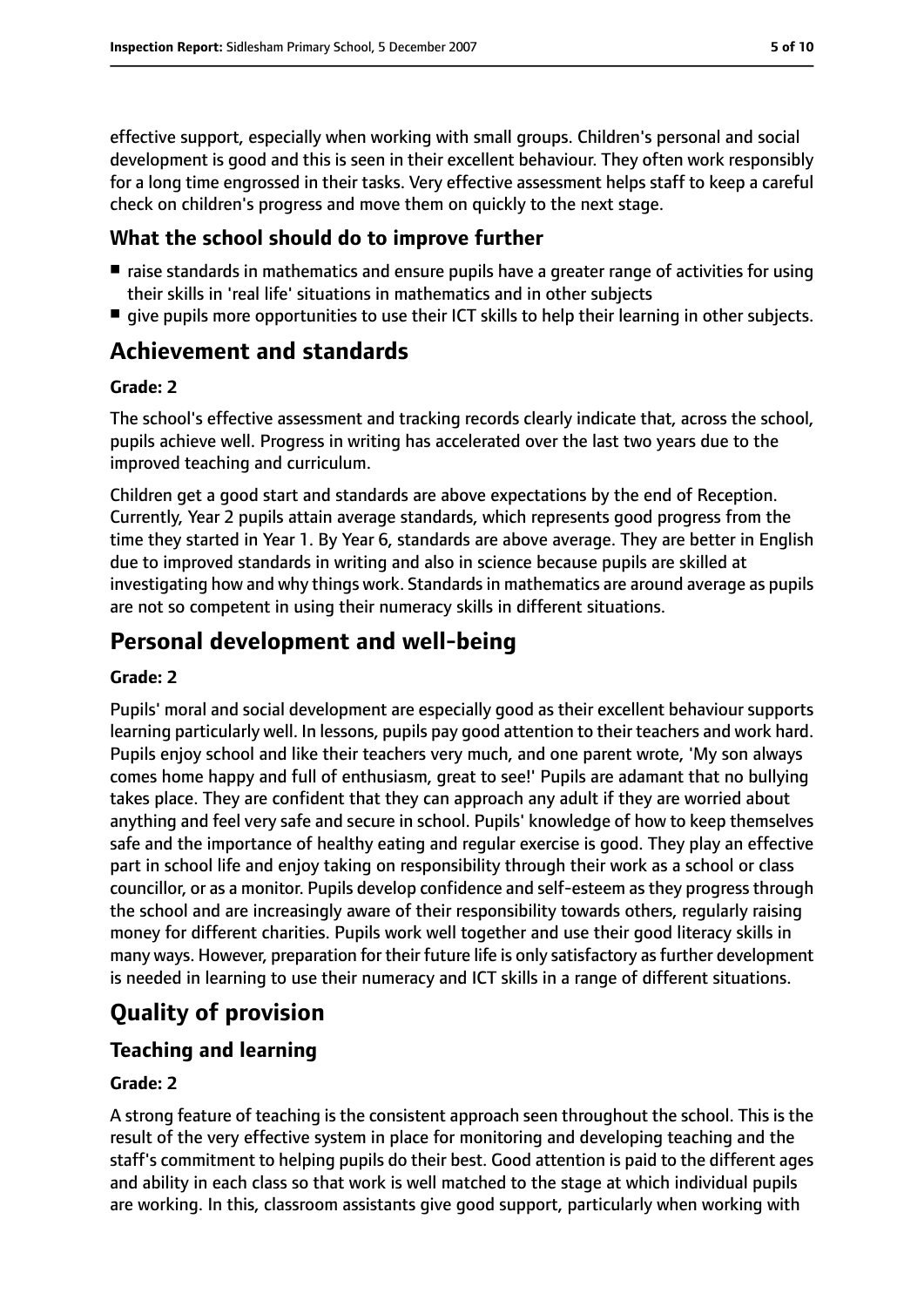groups of pupils. A growing strength of lessons is the way that pupils are helped to recognise what they need do to succeed, and the challenging targets teachers set to help them do even better. Pupils' concentration in lessons is very good as the interesting activities planned enthuse and motivate them to work hard. Not enough use is made of ICT to help pupils' learning, particularly when researching topics in subjects like history or geography.

#### **Curriculum and other activities**

#### **Grade: 3**

Much has been done over the past two years to develop a curriculum that is well matched to pupils' needs and interests. This has been particularly successful in English. The significant improvement in writing activities has resulted in pupils' enjoyment of English lessons and their enthusiasm for writing. Recent developments in the mathematics curriculum provide pupils with more opportunities to use their numeracy skills in problem solving, although it is too soon to see the full effect on standards. The school recognises that insufficient opportunities are planned for pupils to use their ICT skills in a range of subjects and this is a current development priority. The school grounds and sports hall help provide an effective range of different learning opportunities and pupils enjoy the well-organised after-school clubs.

#### **Care, guidance and support**

#### **Grade: 2**

In this very caring school, pupils are exceptionally well looked after. The support for pupils with the greatest needs is excellent. The school counsellor contributes especially well to pupils' care and support. The very effective partnerships with other agencies help support pupils' learning and well-being especially well. Child protection and safeguarding systems are robust and ensure that pupils are very safe in school. Very effective systems help promote good behaviour and hard work. Pupils very much enjoy the reward assemblies when they receive certificates. Pupils are set challenging improvement targets and staff are very good at inspiring pupils to try to achieve them. Good advice and support is increasingly helping pupils to do well, especially in English where their involvement in assessing their own and other pupils' work is excellent. This approach is less evident in other subjects.

## **Leadership and management**

#### **Grade: 2**

Very good teamwork amongst all staff and governors is a strong feature of the school's work. As a result, all are working towards the goal of continually improving the quality of provision. Although improvement has been slower in the past, it has accelerated over the last two years and is now good. The systems for monitoring the school's work and pupils' progress are successfully pinpointing weaknesses. Effective plans are put in place to address them, although the school recognises that still more needs to be done and is modest about its success. The very good system for monitoring and developing teaching has been instrumental in ensuring that teaching is consistently good throughout the school. Development planning is good and effectively ensures that success is judged in terms of improvements in pupils' progress. The senior leadership team works very well together in setting the direction for school improvement and governors are especially good at challenging the school to become even better. Both governors and staff with subject responsibilities play an effective part in monitoring and supporting school development.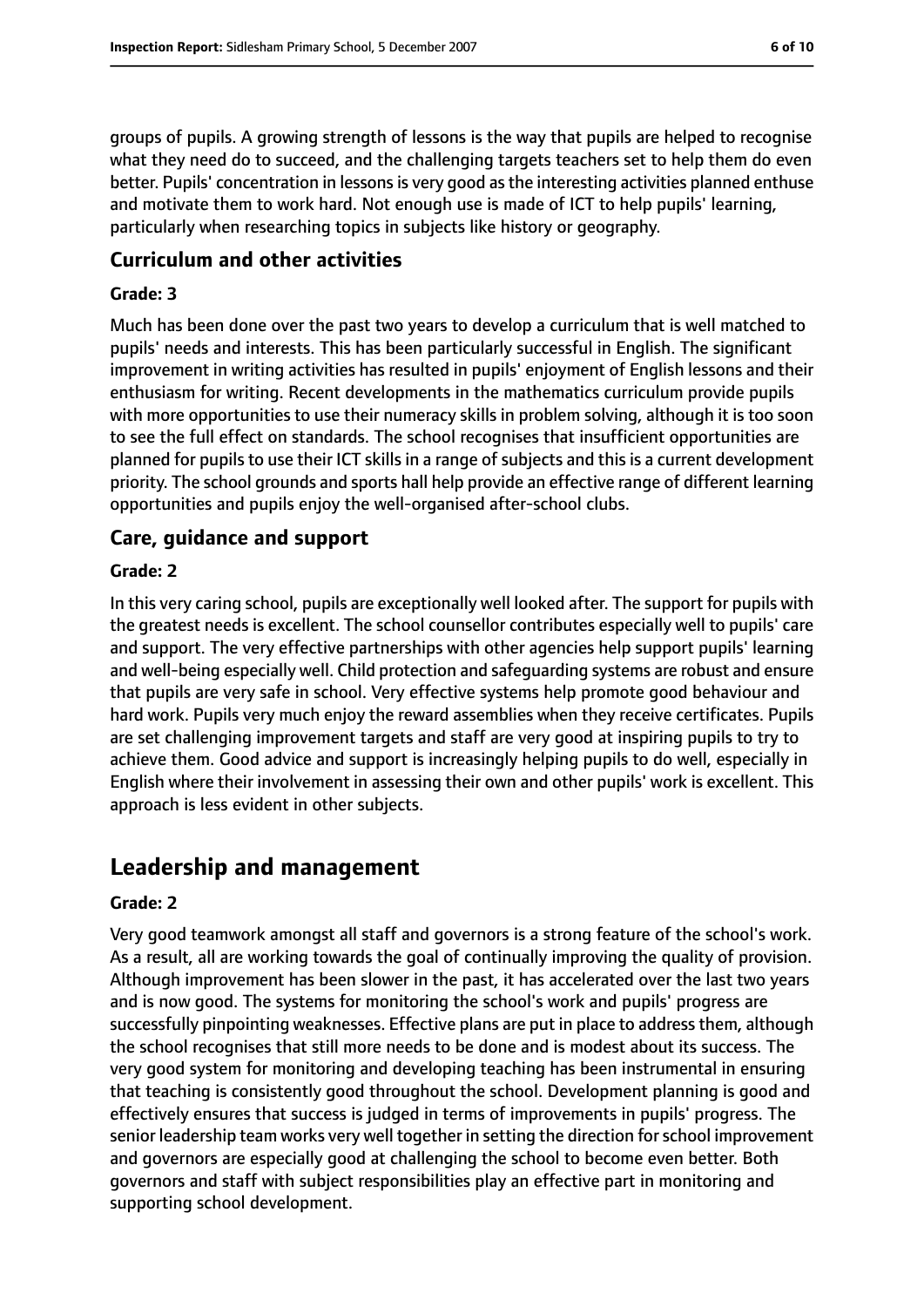**Any complaints about the inspection or the report should be made following the procedures set out in the guidance 'Complaints about school inspection', which is available from Ofsted's website: www.ofsted.gov.uk.**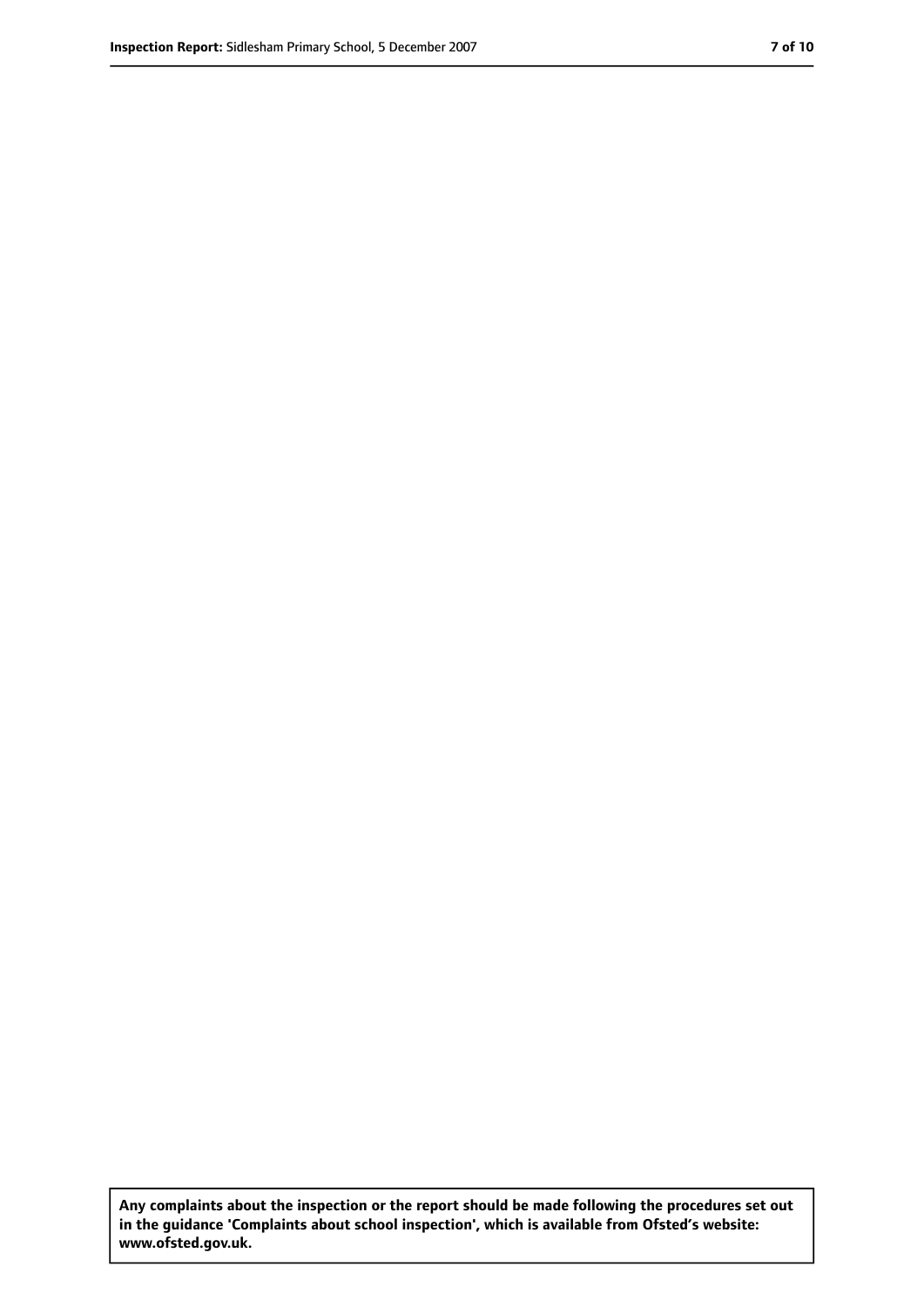#### **Annex A**

# **Inspection judgements**

| $^{\backprime}$ Key to judgements: grade 1 is outstanding, grade 2 good, grade 3 satisfactory, and | <b>School</b>  |
|----------------------------------------------------------------------------------------------------|----------------|
| arade 4 inadequate                                                                                 | <b>Overall</b> |

## **Overall effectiveness**

| How effective, efficient and inclusive is the provision of education, integrated<br>care and any extended services in meeting the needs of learners? |     |
|------------------------------------------------------------------------------------------------------------------------------------------------------|-----|
| Effective steps have been taken to promote improvement since the last<br>inspection                                                                  | Yes |
| How well does the school work in partnership with others to promote learners'<br>well-being?                                                         |     |
| The effectiveness of the Foundation Stage                                                                                                            |     |
| The capacity to make any necessary improvements                                                                                                      |     |

#### **Achievement and standards**

| How well do learners achieve?                                                                               |  |
|-------------------------------------------------------------------------------------------------------------|--|
| The standards <sup>1</sup> reached by learners                                                              |  |
| How well learners make progress, taking account of any significant variations between<br>groups of learners |  |
| How well learners with learning difficulties and disabilities make progress                                 |  |

## **Personal development and well-being**

| How good is the overall personal development and well-being of the<br>learners?                                  |  |
|------------------------------------------------------------------------------------------------------------------|--|
| The extent of learners' spiritual, moral, social and cultural development                                        |  |
| The extent to which learners adopt healthy lifestyles                                                            |  |
| The extent to which learners adopt safe practices                                                                |  |
| How well learners enjoy their education                                                                          |  |
| The attendance of learners                                                                                       |  |
| The behaviour of learners                                                                                        |  |
| The extent to which learners make a positive contribution to the community                                       |  |
| How well learners develop workplace and other skills that will contribute to<br>their future economic well-being |  |

## **The quality of provision**

| How effective are teaching and learning in meeting the full range of the<br>learners' needs?          |  |
|-------------------------------------------------------------------------------------------------------|--|
| How well do the curriculum and other activities meet the range of needs<br>and interests of learners? |  |
| How well are learners cared for, guided and supported?                                                |  |

 $^1$  Grade 1 - Exceptionally and consistently high; Grade 2 - Generally above average with none significantly below average; Grade 3 - Broadly average to below average; Grade 4 - Exceptionally low.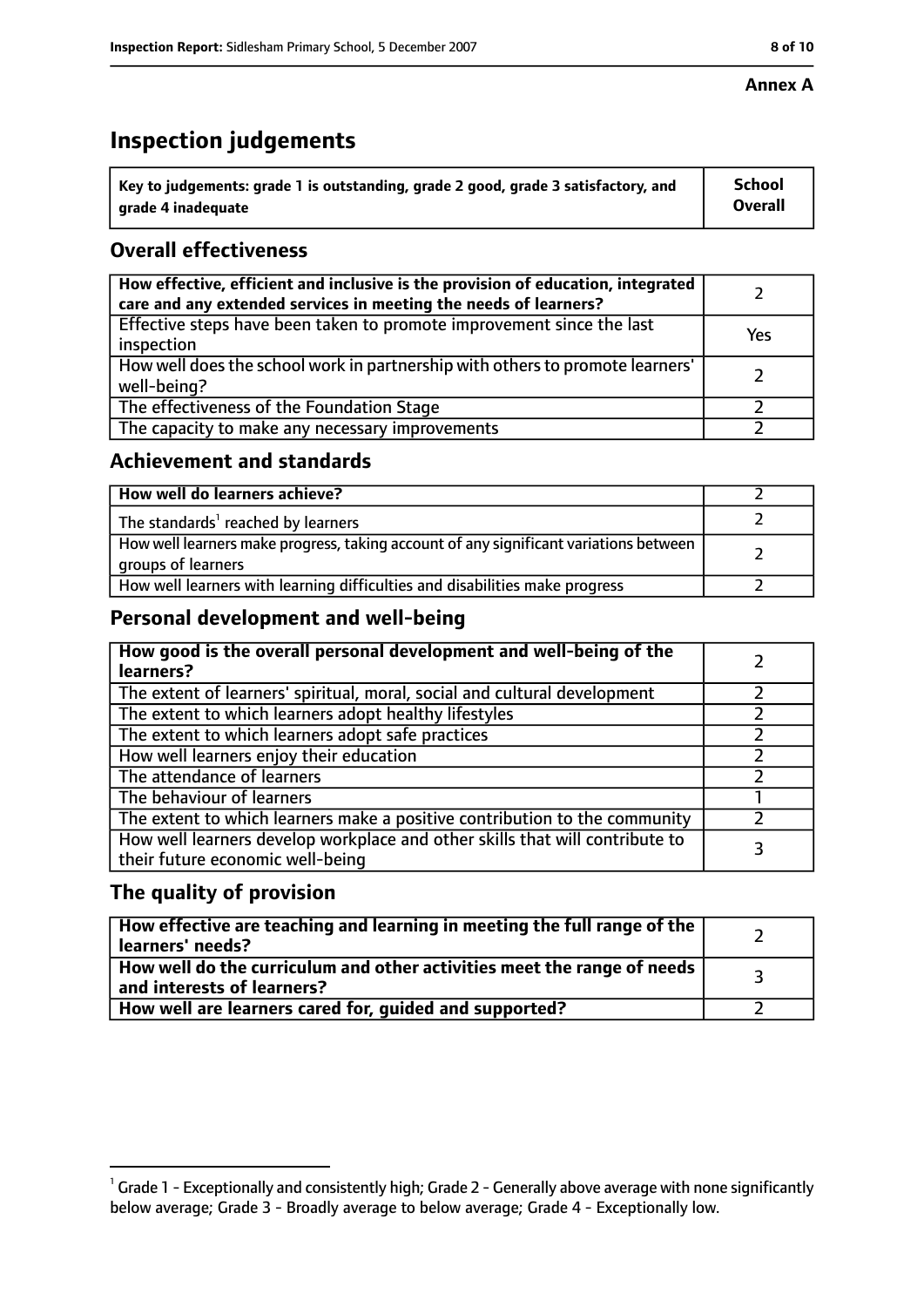# **Leadership and management**

| How effective are leadership and management in raising achievement<br>and supporting all learners?                                              |           |
|-------------------------------------------------------------------------------------------------------------------------------------------------|-----------|
| How effectively leaders and managers at all levels set clear direction leading<br>to improvement and promote high quality of care and education |           |
| How effectively leaders and managers use challenging targets to raise standards                                                                 |           |
| The effectiveness of the school's self-evaluation                                                                                               |           |
| How well equality of opportunity is promoted and discrimination tackled so<br>that all learners achieve as well as they can                     |           |
| How effectively and efficiently resources, including staff, are deployed to<br>achieve value for money                                          |           |
| The extent to which governors and other supervisory boards discharge their<br>responsibilities                                                  |           |
| Do procedures for safequarding learners meet current government<br>requirements?                                                                | Yes       |
| Does this school require special measures?                                                                                                      | <b>No</b> |
| Does this school require a notice to improve?                                                                                                   | No        |